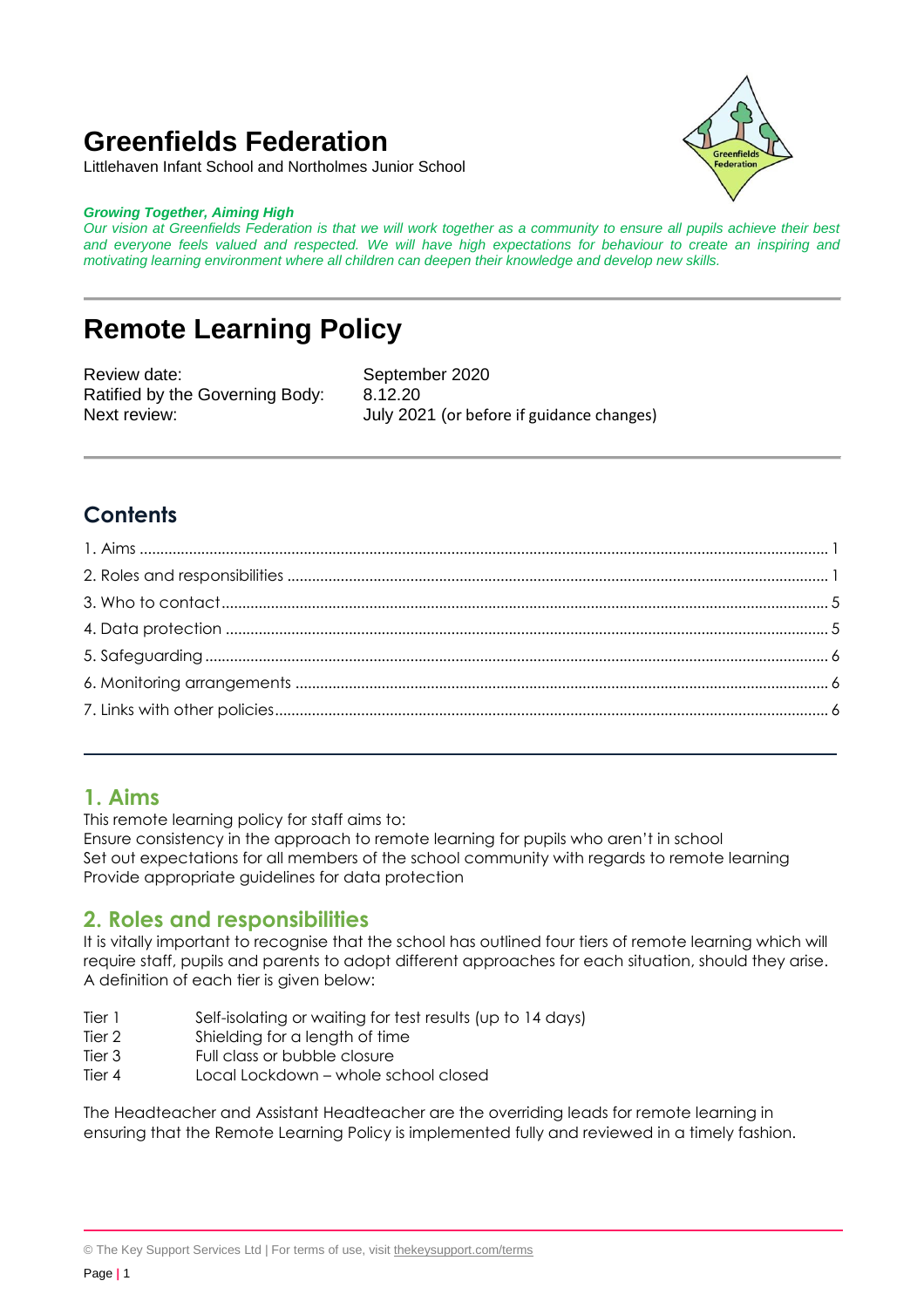Alongside this they will take overall responsibility for the welfare and safety of pupils through their DSL role.

## **2.1 Teachers**

Each of the tiers have different requirements of the class teacher and their interactions and support with children working at home will vary. In tier 1 and 2, class teachers are required to carry out their full time teaching responsibilities as well as support children with remote learning and as a school we need to be mindful and supportive of their workload. The amount of feedback and interaction with children in Tier 1 and 2 will be less than in Tier 3 and 4 but will be at least weekly.

All remote learning must take place in line with the requirements set out in our Online Safety, Child Protection/Safeguarding, Acceptable Use and Staff Code of Conduct policies.

The school will do its upmost to support staff in delivering effective remote learning opportunities to pupils and will engage proactively with each staff member and recognise the individual circumstances of each staff member to ensure they have the right support and approach that enables them to effectively deliver remote learning.

Staff will recognise that all family situations are unique and to that end so are our pupils' ages and abilities; needs and circumstances, as well as access to online resources either due to lack of hardware or lack of internet access.

When providing remote learning, teachers must be available between 9am and 3pm. If they're unable to work for any reason during this time, for example due to sickness or caring for a dependent, they should report this using the normal absence procedure.

#### **Learning Platforms**

When providing remote learning, the following platforms will be used to set to learning

- EYFS Tapestry
- KS1 E-schools
- KS2 Google Classrooms

The Assistant Headteacher will be responsible for ensuring that all pupils and parents know login details and passwords to be able to access remote learning platforms.

#### **Expectations of Work**

#### **Tier 1 – Self Isolating or Waiting for Test Results (up to 14 days)**

When school receives notification that a child is self-isolating the class teacher will make contact with the family via telephone or email within 24 hours but ideally by the end of the same school day. Staff will explain the two-week timetable of work that the children can access via their appropriate learning platform.

This timetable will provide at least the following activities each day: Reading activity Writing activity Maths activity Foundation subject activity

Children should continue to learn their spellings which have already been provided. 'Live' lessons will not form part of this provision as class teachers will be fulfilling their full time teaching responsibility in school. Lessons may make use of the Oak Academy or White Rose Maths to support the learning at home.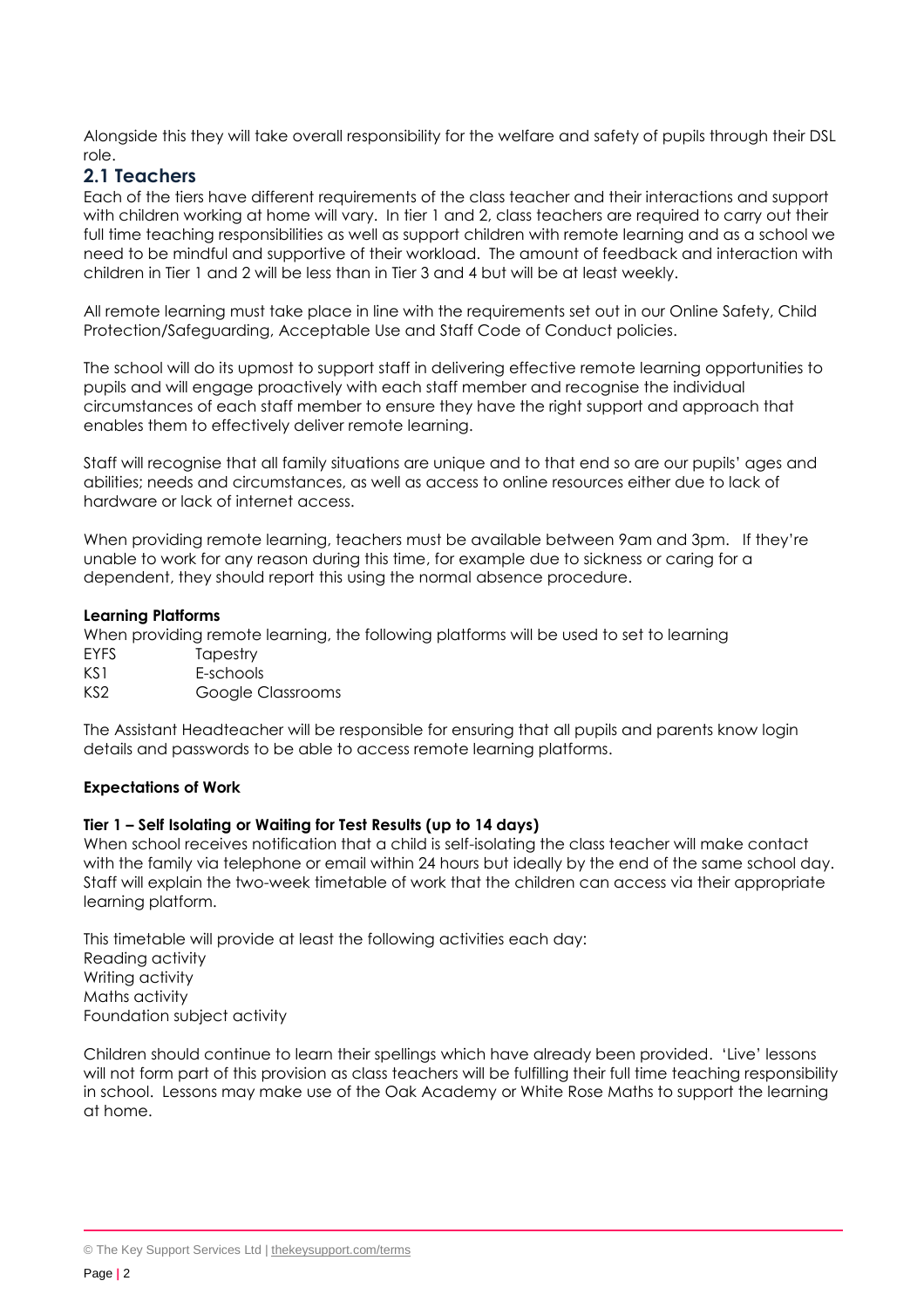Teachers will make contact with the family at least every 3 working days during the period of isolation, via phone or email, but specific feedback for work will not always be provided.

#### **Tier 2 – Shielding for a length of time**

Parents to email the school office to arrange a telephone meeting with the class teacher. Work will be set on a rolling two-week basis as per Tier 1 expectations

#### **Tier 3 and 4**

In both Tier 3 and 4 the class teacher (or a member of the teaching team if a member of staff is unwell) will provide an overview of the activities that are being set for the following week by 5pm on the Sunday before the learning starts. This will enable parents to have an overview of each day and what to expect. All resources and links for the day's learning should be uploaded by 5pm the previous evening.

In the event that only one class in the teaching team is self-isolating learning set will replicate as far as possible learning that is happening in school.

In the event that staff cannot work online from home then:

- If the member of staff is self-isolating another member of the team or SLT will upload documents and hold daily online meetings. The member of staff will continue to make welfare checks and support the team in other ways from home
- In the event of a local or national lockdown then the member of staff will need to work from the school building during normal school working hours in order to access the internet.

This timetable will provide at least the following activities each day: Reading activity Writing activity Maths activity Foundation subject activity

Children should continue to learn their spellings which have already been provided.

In KS1 and KS2 class teachers will set up a live chat with their class daily via Google Chat or Zoom. These timings will be staggered so that families with more than one child using the same technology can take part.

They may choose to record introductions and explanations for other lessons but there is no expectation that this will happen.

Work set should be submitted in the appropriate manner and staff should provide feedback on at least one piece of submitted work each day.

If children are not engaging in the live chat or submitting learning class teachers will telephone the family immediately and discuss the learning and how they may need to be supported.

Class teachers will contact 3 children per day during the period of isolation and records of calls will be kept.

Class teachers will alert the Headteacher or the Assistant Headteacher if families can not be contacted and they will follow this up with a welfare call or check.

#### **Providing Remote Learning for Children with No Access to Online Platforms**

The Assistant Headteacher will keep a record of families who have been identified as having no access to technology or without internet access. Where possible a laptop will be provided for children who do not have access to technology at home.

<sup>©</sup> The Key Support Services Ltd | [thekeysupport.com/terms](https://thekeysupport.com/terms-of-use)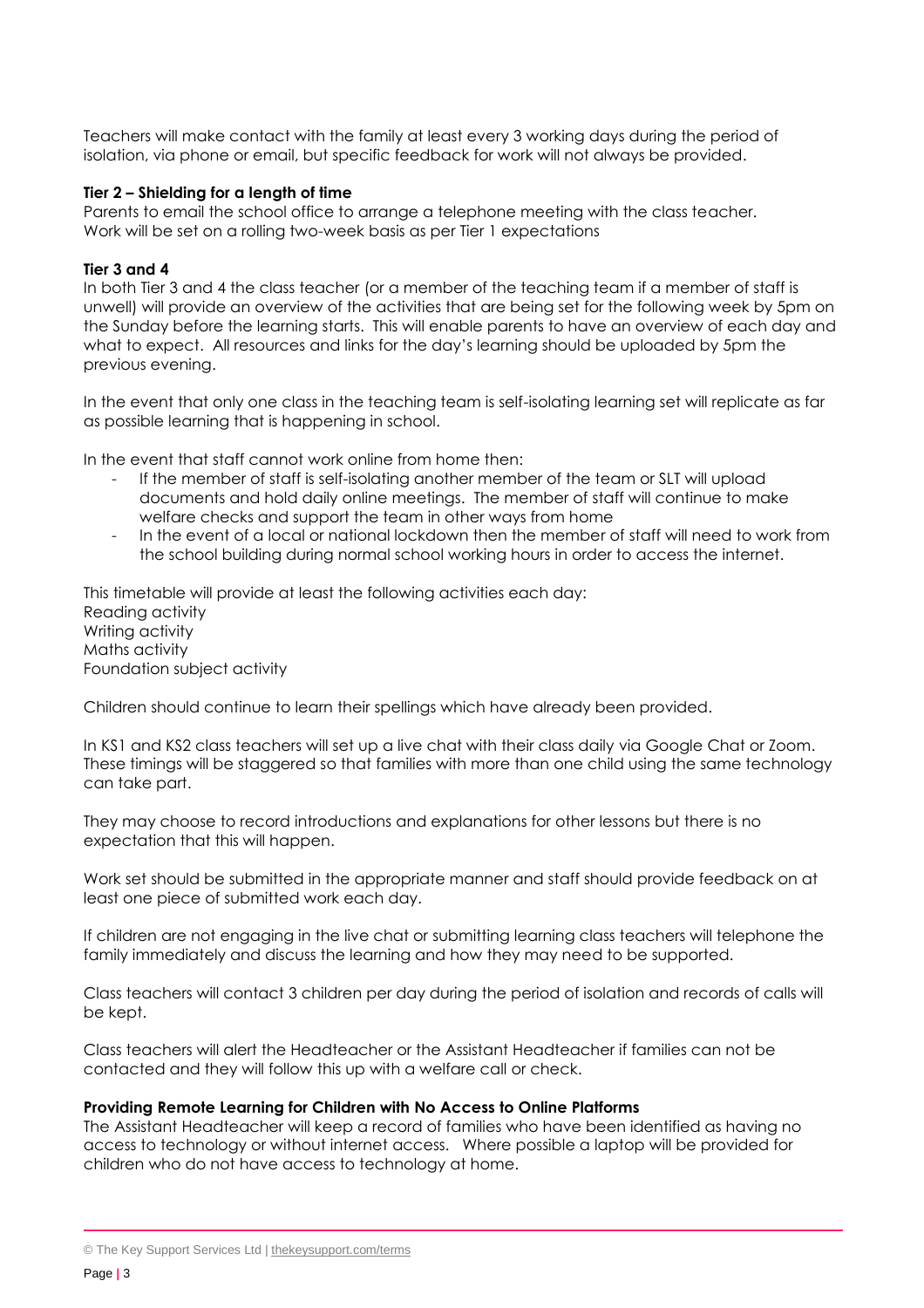If families do not have internet access or a laptop cannot be provided, then the class teacher or a member of the teaching team will provide paper print outs on a weekly basis. These will be delivered to families by a member of SLT.

Class teachers will ensure that these families are telephoned at least twice a week to ensure that they are able to engage in the learning.

#### **2.2 Teaching assistants**

When assisting with remote learning, teaching assistants must be available between 9am and 12pm and/or 1pm and 3pm depending on their contracted hours. In the

If they're unable to work for any reason during this time, for example due to sickness or caring for a dependent, they should report this using the normal absence procedure.

When assisting with remote learning, teaching assistants are expected to:

- Be available for timetabled live meetings with their normal classes
- Where appropriate support class teachers to provide feedback to children's online learning
- Report any concerns to the class teacher
- Raise any safeguarding concerns either directly with a DSL or via CPOMS
- Support with the creation of any paper based learning packs

In the event that staff cannot work online from home then:

- If the member of staff is self-isolating they will support the class teacher with phone calls and other tasks that do not need an internet connection
- In the event of a local or national lockdown then the member of staff will need to work from the school building during normal school working hours in order to access the internet.

### **2.3 Subject leads**

Alongside their teaching responsibilities, subject leads are responsible for:

- Considering whether any aspects of the subject curriculum need to change to accommodate remote learning
- Working with teachers teaching their subject remotely to make sure all work set is appropriate and consistent
- Working with other subject leads and senior leaders to make sure work set remotely across all subjects is appropriate and consistent
- Monitoring the remote work set by teachers in their subject through a combination of remote meetings with teachers and by reviewing work set online.
- Alerting teachers to resources they can use to teach their subject remotely

### **2.4 Senior leaders**

Alongside any teaching responsibilities, senior leaders are responsible for:

- Co-ordinating the remote learning approach across the Federation and ensure that websites are regularly updated to support the remote learning that is being set
- Monitoring the effectiveness of remote learning –through a combination of regular meetings or emails with teachers and subject leaders, reviewing work set or reaching out for feedback from pupils and parents
- Monitoring the security of remote learning systems, including data protection and safeguarding considerations
- Support families with technical difficulties in order to enable remote access.

## **2.5 Designated safeguarding lead**

The DSL is responsible for:

<sup>©</sup> The Key Support Services Ltd | [thekeysupport.com/terms](https://thekeysupport.com/terms-of-use)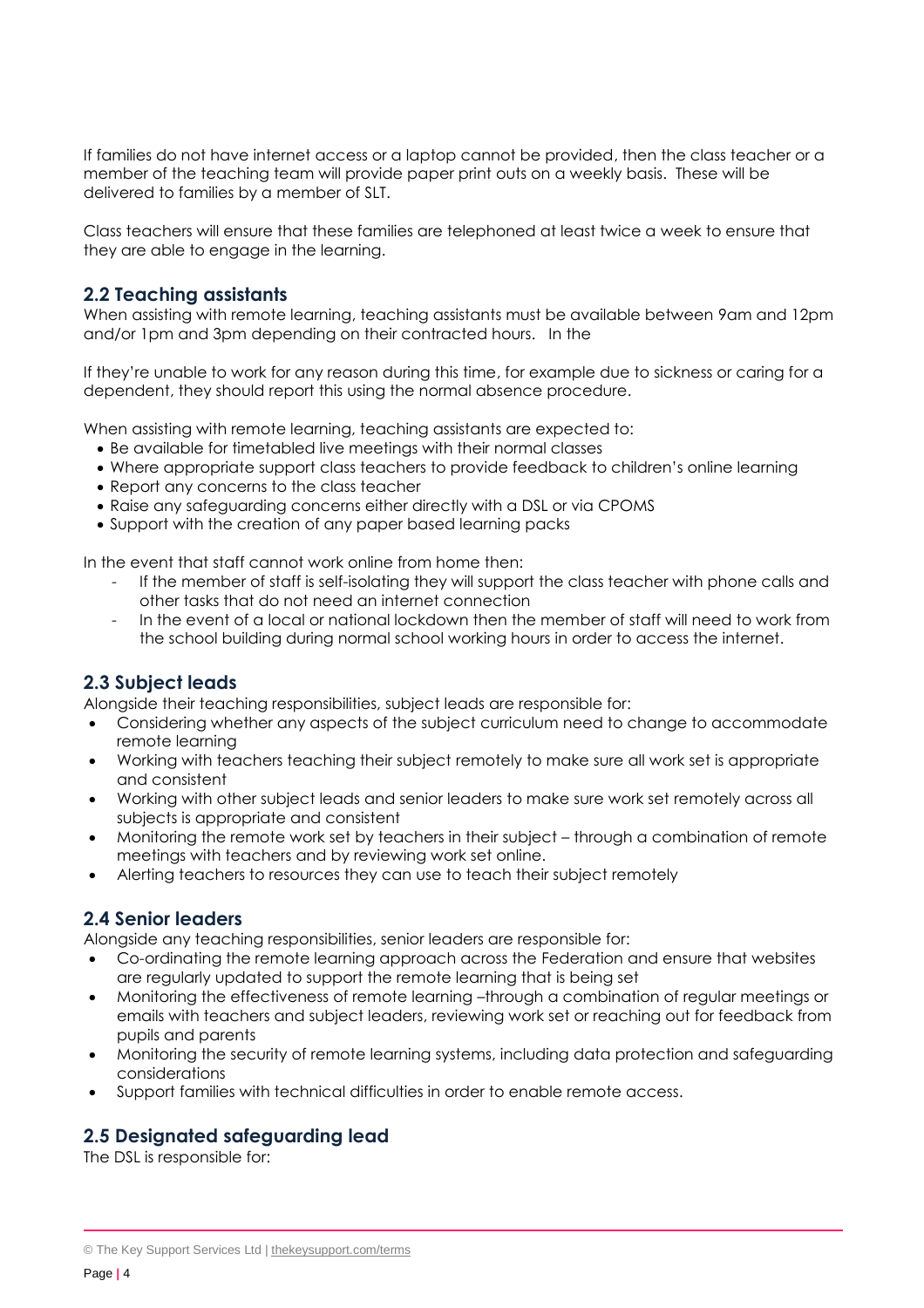- Ensuring welfare checks or phone calls are regularly made for children with EHCPS, social workers or other vulnerable families.
- Continue to liaise with Social Workers where necessary and attend meetings where appropriate.
- Ensure that CPOMS and other safeguarding files are kept up to date

### **2.6 Inclusion Lead**

The Inclusion Lead will liaise with class teachers to ensure that alternative work has been provided for SEND pupils where necessary.

### **2.7 Pupils and parents**

Staff can expect pupils learning remotely to:

- Ensure that they follow the Acceptable Use policy when working online and report any problems to their class teacher as soon as possible
- When live chats are available ensure that they join these lesson
- Complete all online learning that has been set by their class teacher and submit it for feedback as directed.
- Seek help if needed

Staff can expect parents to:

- Support children with following the Acceptable Use policy and ensuring that they are working safely online.
- Support children to access any work set remotely each day.
- Alert staff if their child is unwell and can not complete the work set
- Seek help from class teachers using the year group email addresses where necessary

#### **2.8 Governing board**

The governing board is responsible for:

Monitoring the school's approach to providing remote learning to ensure education remains as high quality as possible

Ensuring that staff are certain that remote learning systems are appropriately secure, for both data protection and safeguarding reasons

# <span id="page-4-0"></span>**3. Who to contact**

If staff have any questions or concerns about remote learning, they should contact the following individuals:

Issues in setting work – Head or Assistant Head

Issues with behaviour – Head or Assistant Head

Issues with IT – SBM or JSPC

Issues with their own workload or wellbeing – Head or Assistant Head Concerns about data protection – talk to the data protection officer Concerns about safeguarding – talk to the DSL

# <span id="page-4-1"></span>**4. Data protection**

### **4.1 Accessing personal data**

When accessing personal data for remote learning purposes, all staff members will:

- Have read, agreed and signed terms and conditions of the Acceptable Use Policy
- In the event of remote learning, contact details for pupils can be accessed via SIMS by logging into the school server remotely. Contact details should not be downloaded or stored on personal devices.
- Personal email addresses of class teachers should not be shared with parents, instead the year group email addresses should be used